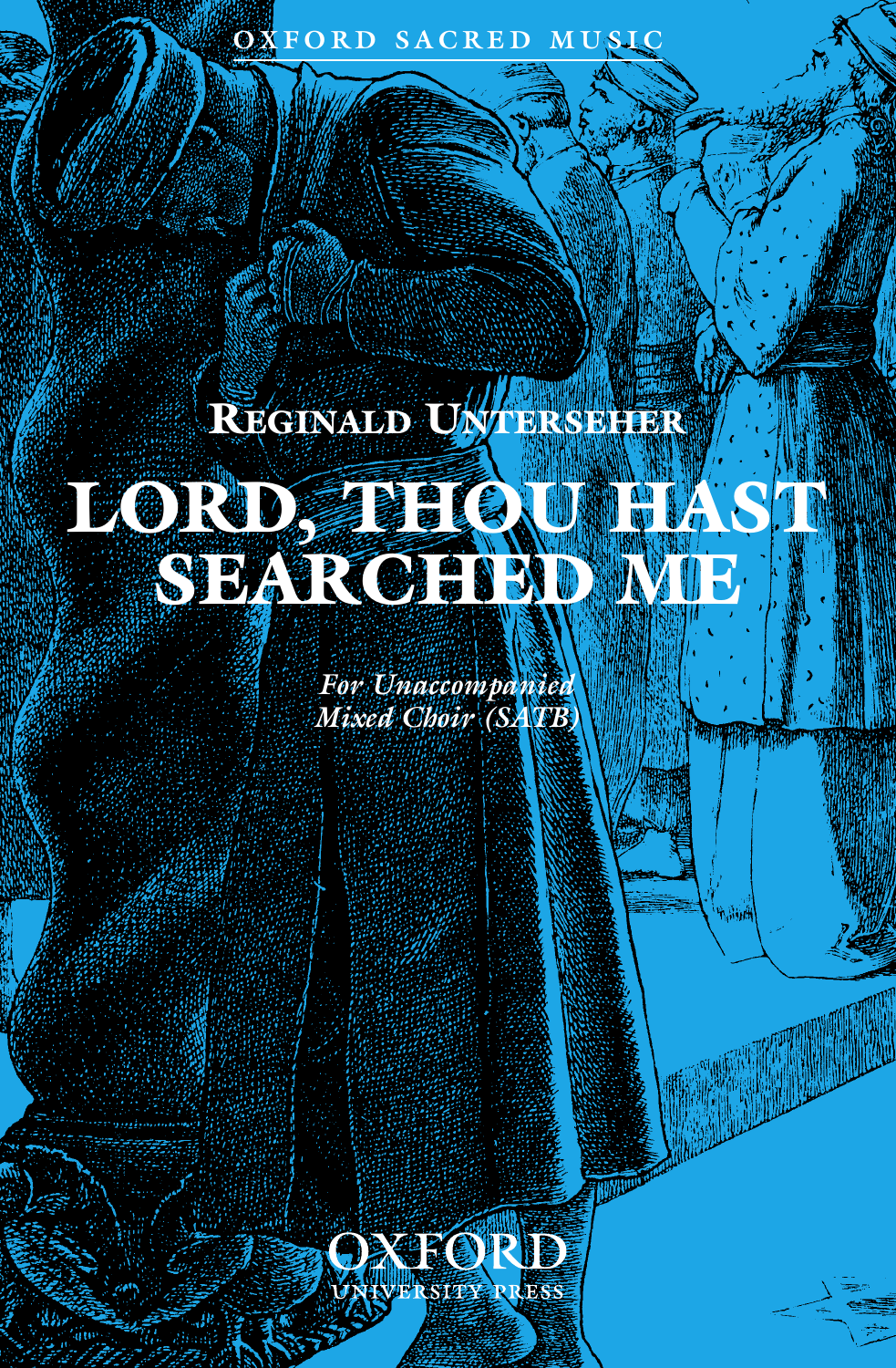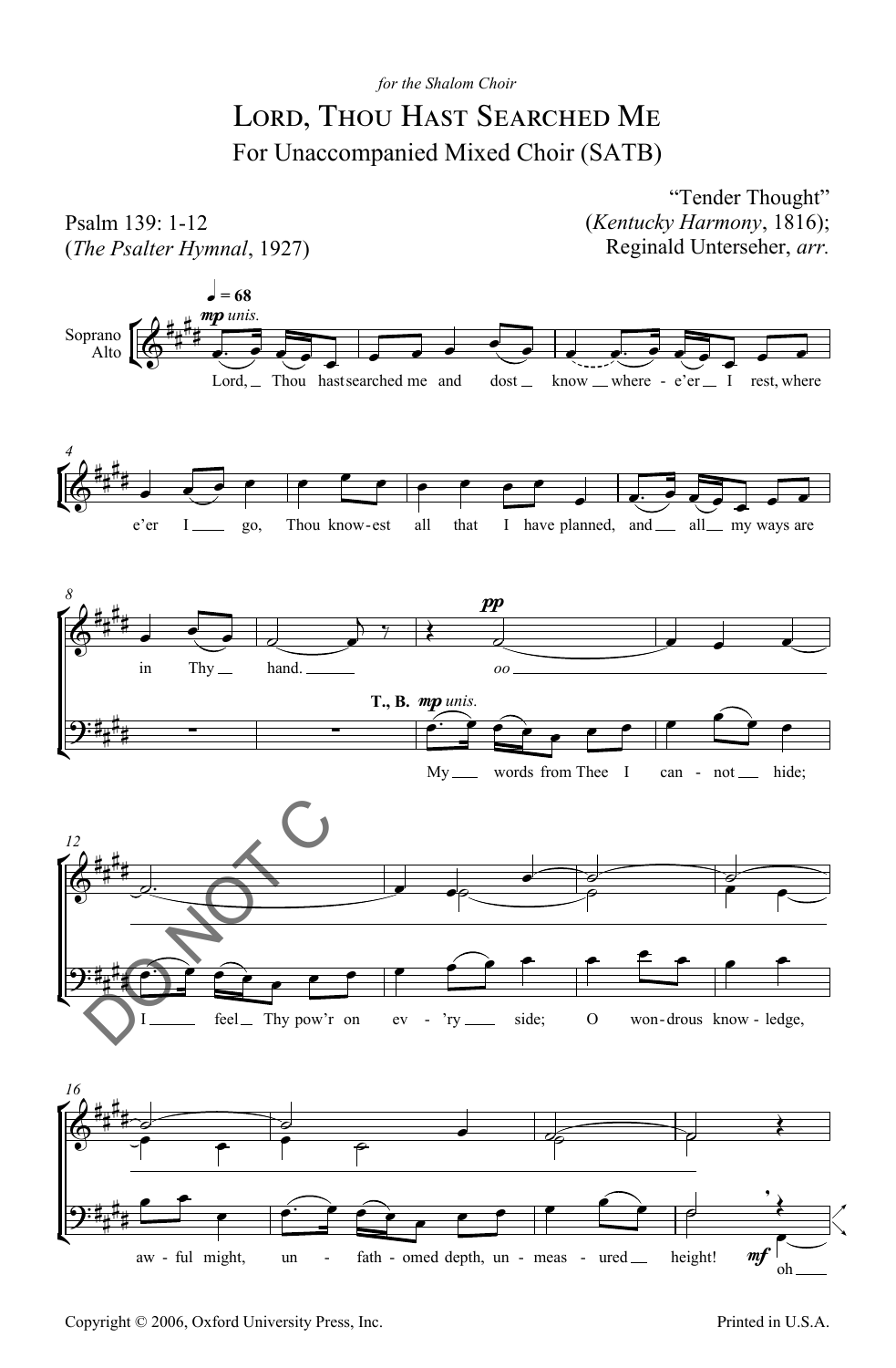

removed for security thanks for understanding www.reginaldunterseher.com